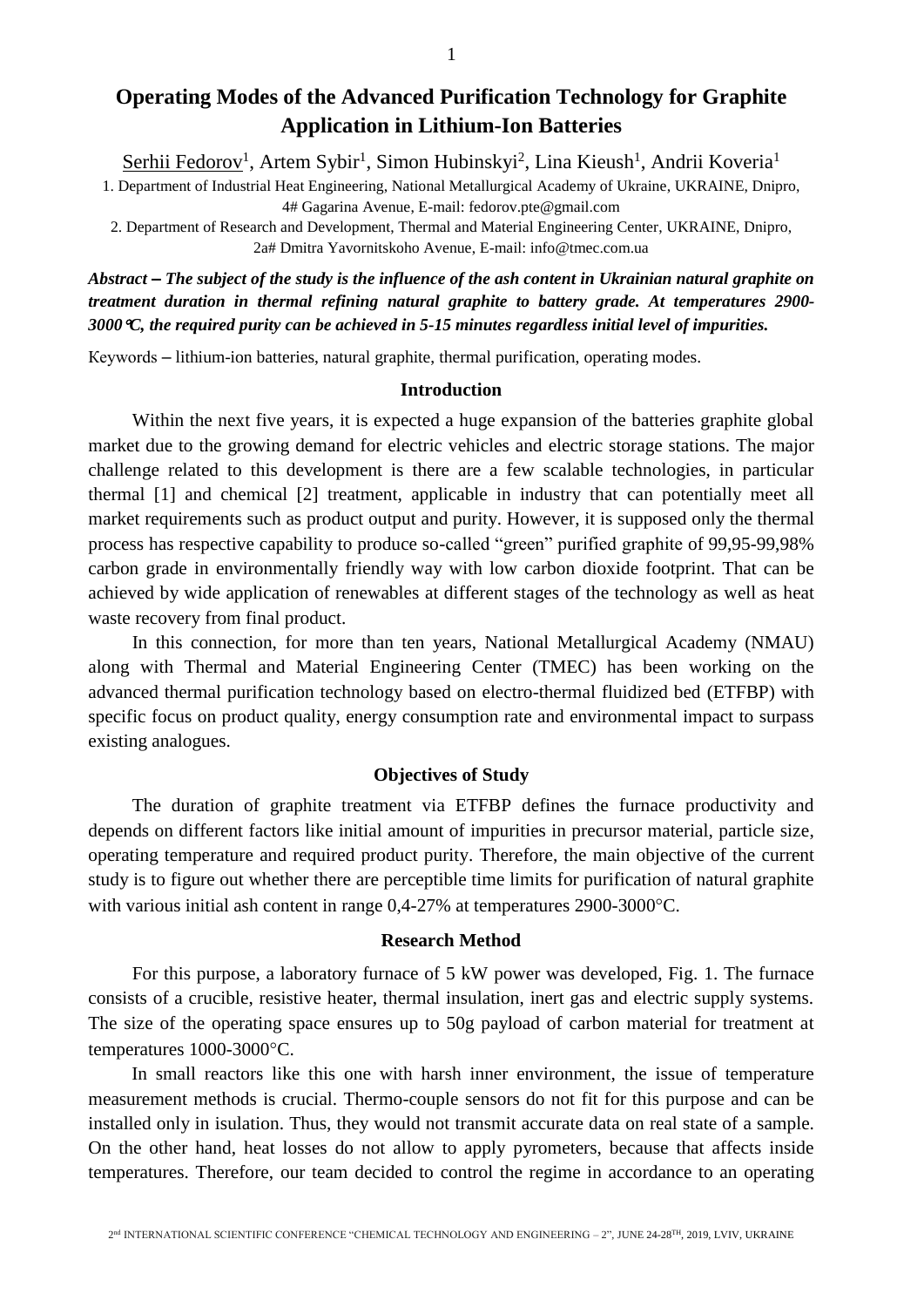curve which ties the temperature value with the electric current passing through the resistive heater.

The operating curve was built on the basis of preliminary study of the behaviour of various control-samples ('witnesses') during heating them and soaking at set electric parameters. The samples were made of copper, stainless steel, corundum ceramic and some carbides – materials with known melting point. According to our evaluations this solution secured measurement accuracy in range  $\pm 75^{\circ}$ C that is comparable to pyrometers performance.



Fig.1. The laboratory reactor for thermal purification.

As a gaseous inert agent, Argon was used. Before every purification cycle the furnace was blown with a small Argon flow, approximately 1 L/min, for 5 minutes and sequentially heated up at 0,8-1,2 kW power for 10 minutes, that was enough for replacement of air and water evaporation from the inner parts. Further, according to the operating curve, the electric power was being increased up to 3.6-4.5 kW to maintain set temperatures level for time period from 5 to 20 minutes.

Purified samples was being weighed and tested on physical and chemical properties. To evaluate graphite quality, there were also used the microscope Tescan Mira 3 LMU, detector Oxford X-max 80, conventional 'lost on ignition' test and laboratory method for measurement of graphite electric resistivity.

# **Results and Discussion**

The considerable achievement of the completed work is the furnace, which has been designed and developed by our team, has demonstrated outstanding performance with sufficient withstanding of high temperatures and impact of various chemical impurities on the crucible, thermal insulation and resistive heater. The duration of purification cycle including blowing, heating, soaking and cooling has been decreased to 30-40 minutes that provide us the possibility to conduct multiple experiments, up to 8-10, during one shift.

According to the experimental data, at temperatures  $2000-3000^{\circ}$ C, impurities volatilization occurs with high rate of reaction. That has been also proven by visual observation – the 'cold' furnace elements made of quartz glass were changing their transparency promptly within 30-60 seconds.

The typical results are presented in Table 1. The sufficient graphite purity of 99,99% has been secured at temperature level  $> 2900^{\circ}$ C equally for all samples of initial ash content 0,4-27%. The time limitations of the purification process are mainly related to the heating-up rate of the inner layers of samples. In samples of small weight from 5 to 10 g, the graphite can be